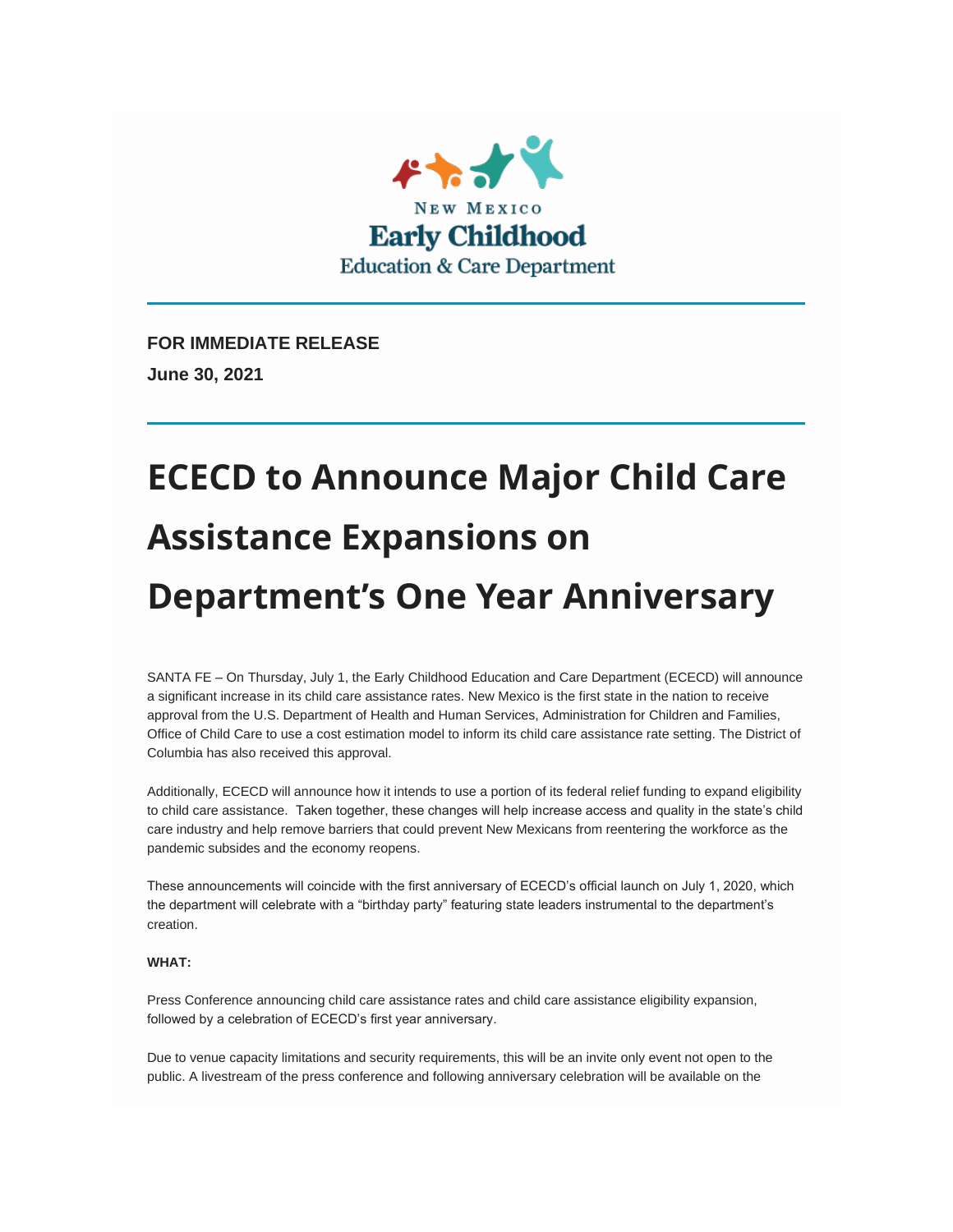#### [ECECD Facebook page.](https://nmececd.us1.list-manage.com/track/click?u=467442942accf6a965e98bbf5&id=a9e2f2ed42&e=924e2d8785)

#### **WHEN:**

Thursday, July 1

- Press conference begins at 9:30 a.m.
- First Anniversary Celebration follows at 10:15 a.m.

#### **WHO:**

#### **[NOTE: For reasons of event security, the following lineup is for press planning purposes only – not for prior publication]**

#### **Press Conference:**

- Governor Michelle Lujan Grisham
- Secretary Elizabeth Groginsky, ECECD
- Barbara Tedrow, owner of Gold Star Academy & Child Development Center Farmington, NM
- Elizabeth Martinez, home-based care provider/owner Hacienda Las Flores Albuquerque, NM
- Cecelia Romero, parent and Montessori teacher Santa Fe, NM

#### **Anniversary Celebration:**

- Secretary Elizabeth Groginsky, ECECD
- Governor Michelle Lujan Grisham
- Lt. Governor Howie Morales
- Senator Michael Padilla
- Katherine Freeman, Executive Director for Growing Up New Mexico
- Assistant Secretary for Native American Early Childhood Education and Care Jovanna Archuleta, ECECD

#### **WHERE:**

PERA Building, Apodaca Auditorium (2<sup>nd</sup> Floor) 1120 Paseo de Peralta Santa Fe, 87506

###

The New Mexico Early Childhood Education and Care Department (ECECD) launched in 2020, one of only four cabinet level agencies nationwide that consolidated all early childhood agencies under one roof. ECECD's mission is to optimize the health, development, education, and well being of babies, toddlers, and preschoolers through a family-driven, equitable, community-based system of programs and services. Learn more about how ECECD supports children, families, and the early childhood professionals that serve our communities at nmececd.org. On Facebook and Twitter as @NewMexicoECECD.